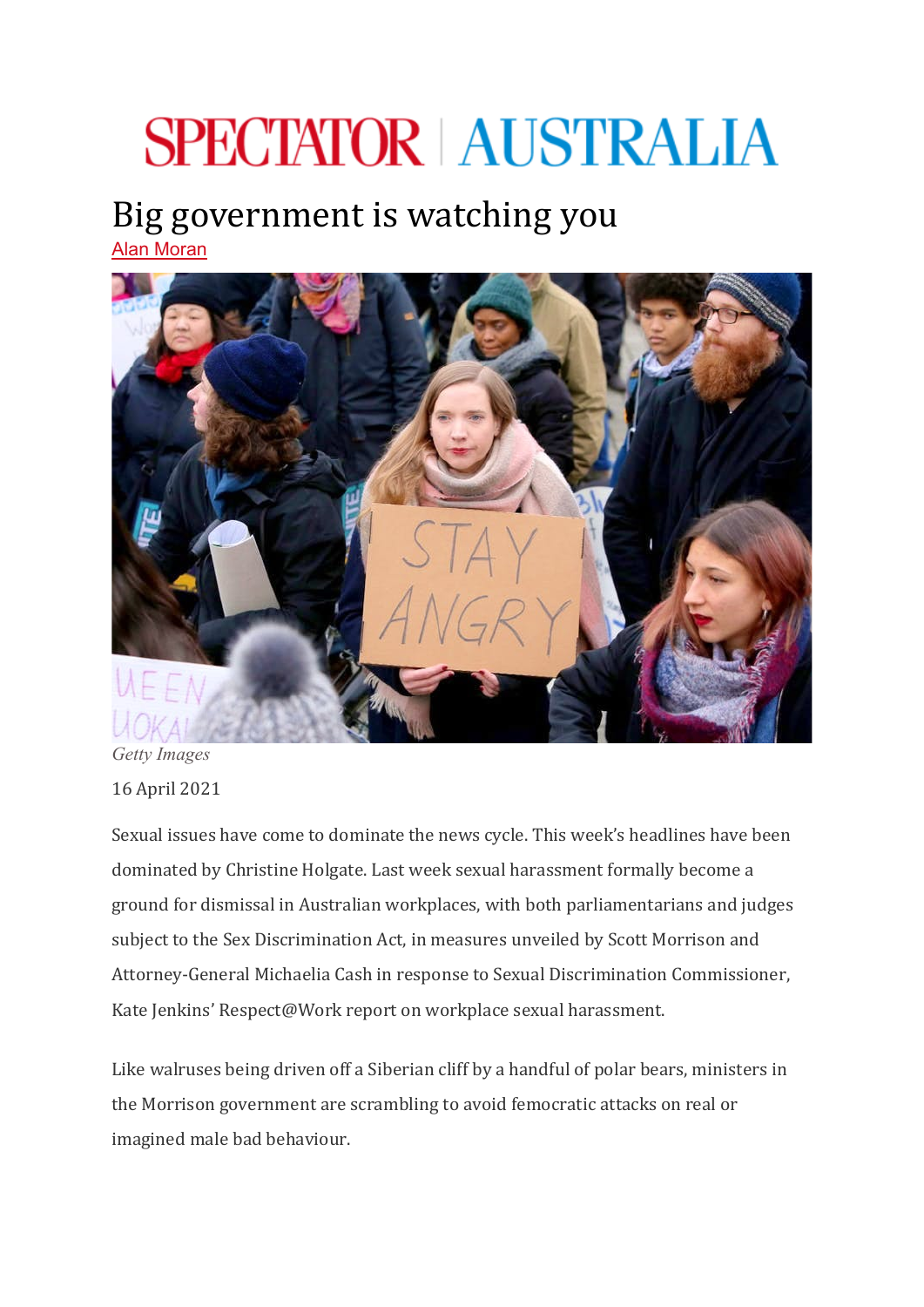In doing so, they may be changing our politics forever.

We are seeing a panicked government reaction to two highly publicised events.

The first is the Brittany Higgins matter where, astoundingly, we have not heard anything approaching an explanation why parliamentary security admitted two drunk people to one of the most secure offices in the nation in the dead of night, let alone a proper canvassing of the appointment of a defence minister — the person charged with ensuring the nation's security from aggression — who became so distressed by this event and her actions that she was forced onto sick leave.

The second, of course, concerns the allegations against former attorney-general Christian Porter, allegations that can now never be properly tested and the details of which stretch credibility.

By contrast, no concern was raised about these actions by supposed "feminists" in the Labor and Green parties when conservative MP Nicolle Flint announced she would stand down at the next election after being vilified and harassed over an extended period by green left activists. Flint's decision to quit politics might put into question her suitability for the pressures of high office. But it also begs questions about why she was not afforded protection from the harassment and why the harassers have not been prosecuted.

The sexualisation of politics and outrage about male misbehaviour was extended to a peculiar gaggle of gays, a previously protected species, for offensively exhibiting themselves, with juvenile disrespect, masturbating on a (female) minister's desk.

The response to these publicised alleged and actual acts of sexual misconduct is a new push for active discrimination in favour of women for political advancement. And we are to have a slew of new laws designed to tilt the legal basis by which right and wrong is determined in favour of hurt feelings.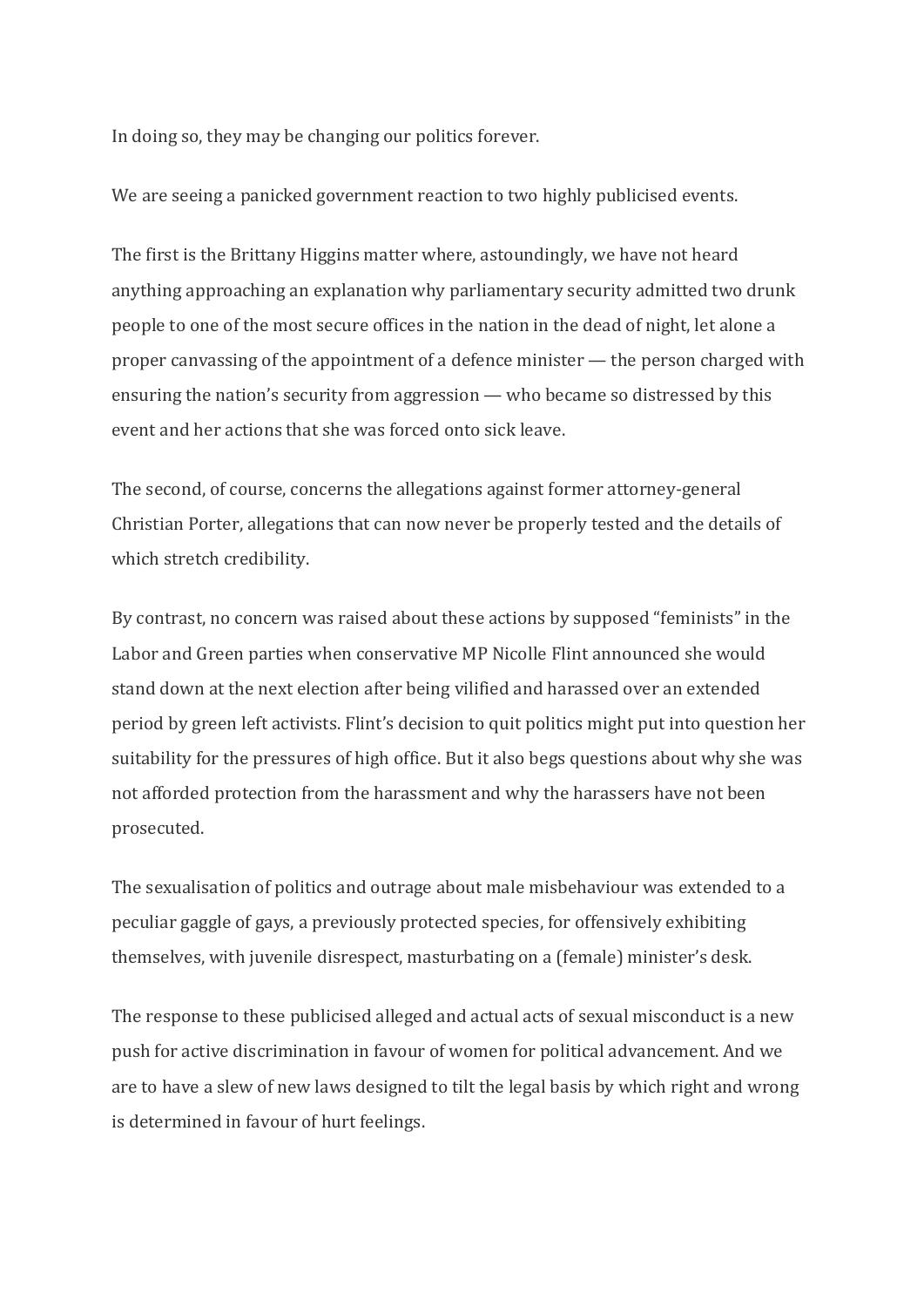These new laws will damage the precepts of stability and consistency that underpin the rule of law. They will do nothing to redress the harm that has resulted from decisions of judges, who, like those presiding over Stalin's show trials, are appointed for their political reliability rather than judicial knowledge and wisdom. The incarceration of the nation's leading religious figure, Cardinal Pell, for an alleged sex crime the committal of which was physically impossible, was a criminal act by the judges concerned. Even though it undermines trust in the system, this has gone totally unpunished.

In the economies that work most productively governments' prime role, aside from defence and international relations, is to hold the ring under which individual transactions take place. Secondary roles include helping to alleviate poverty, providing education, deciding immigration policy, assisting with health, and addressing issues like drug and alcohol policy, legitimate sexual/marital relationships, and so on.

Today's concept of government with a growing pre-eminent role in individuals' affairs rests on an elevated view of the modern belief that democracy legitimises state actions. This is despite the many examples of failed states with democratically elected but interventionist governments, exemplified by Argentina, Cuba and Venezuela, failed states where governments remain popular and are re-elected in ballots that are moreor-less free.

Australia's constitution, like that of many other successful states, was based on that of the US. Most Australian politicians are however unaware of the mistrust the US Founding Fathers, informed by their knowledge of history, had in democracy. They saw the Constitution as handcuffing government from dominating our lives. Harold Pease explains

The word "Democracy" is not in the Declaration of Independence, the Articles of Confederation, the Constitution, or the Bill of Rights. Even the Pledge of Allegiance is "to the Republic for which it stands."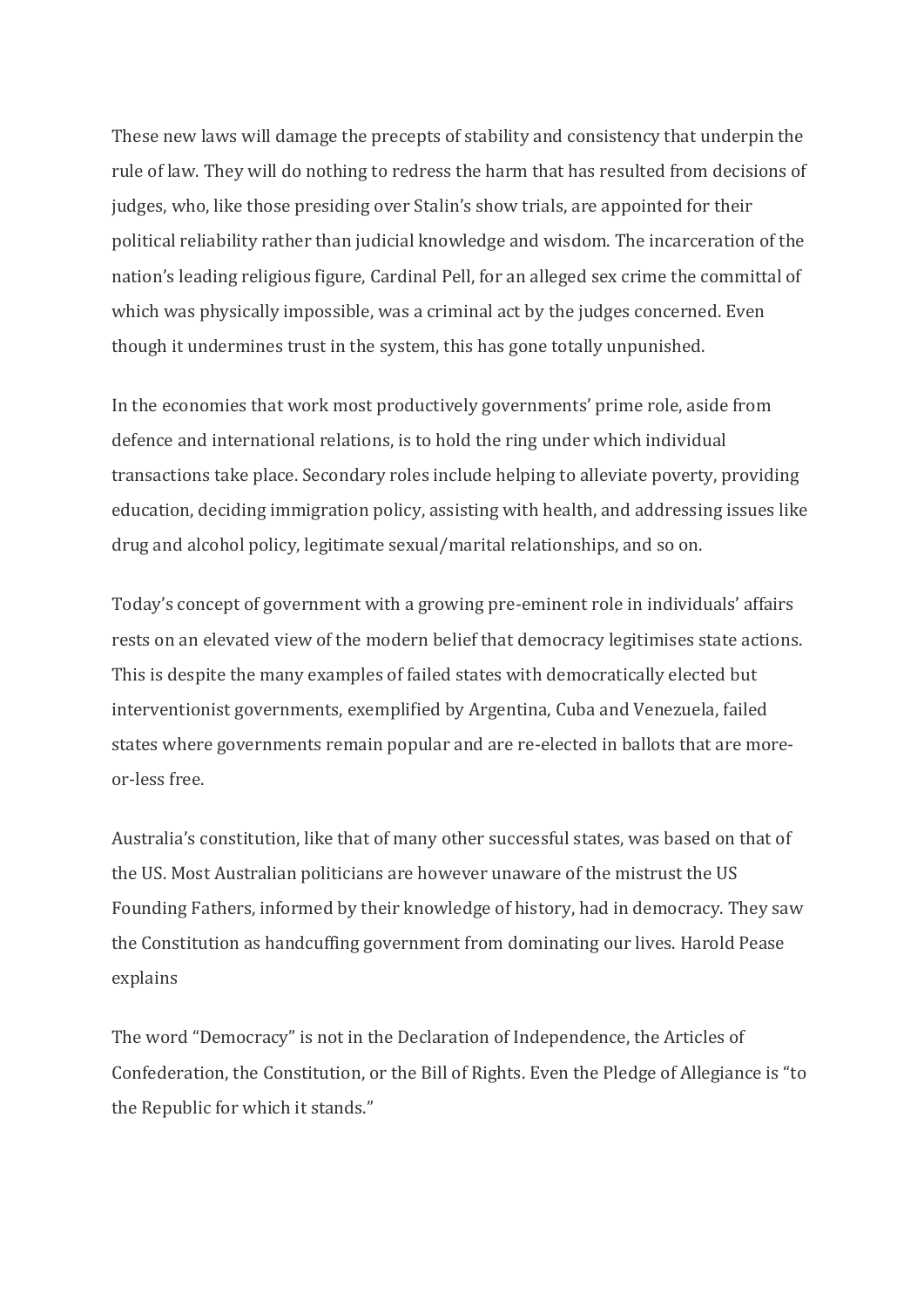Benjamin Franklin defined democracy as "two wolves and a lamb voting on what to have for lunch. Liberty is a well-armed lamb contesting the vote." For Thomas Jefferson, "A wise and frugal Government, which shall restrain men from injuring one another, shall leave them otherwise free to regulate their own pursuits of industry and improvement, and shall not take from the mouth of labor the bread it has earned."

The contrast could not be starker between these views and today's dominant concepts that put politics front and centre.

Rather than seeing Constitutional restraints on the executive branch as benefits, modern activist politicians see them as impediments to be removed when they become inconvenient. A "bonehead idea" is how Joe Biden, 28 years ago described packing the Supreme Court to remove Constitutional barriers. Now he has announced a commission to examine this. US Democrats regard it as unfair that the implementation of their interventionist policies is hampered.

Australia has gone even further. There are examples of Constitutional restraints being adopted by parliaments that are designed to lock in constraints on individuals pursuing commercial opportunities. Thus, the Victorian Government, supported by the Liberals, has placed a constitutional ban on the use of fracking for mining natural gas.

For 200 years we have seen an almost unbroken upsizing of government, actuated by politicians' appeals to the immediate self-interest of voters. It is difficult to see how this can be reversed in modern democratic states increasingly shorn of constitutional restraints. The reality behind the fears about democracy held by the framers of the US Constitution is that half of the people are responsible for much less than half of the output (one "Pareto distribution" has 20 per cent of people producing 80 per cent of the wealth).

The media has helped voters to assume that the correct distribution of purchasing power is close to equal and in more recent years the elites in the media and the political